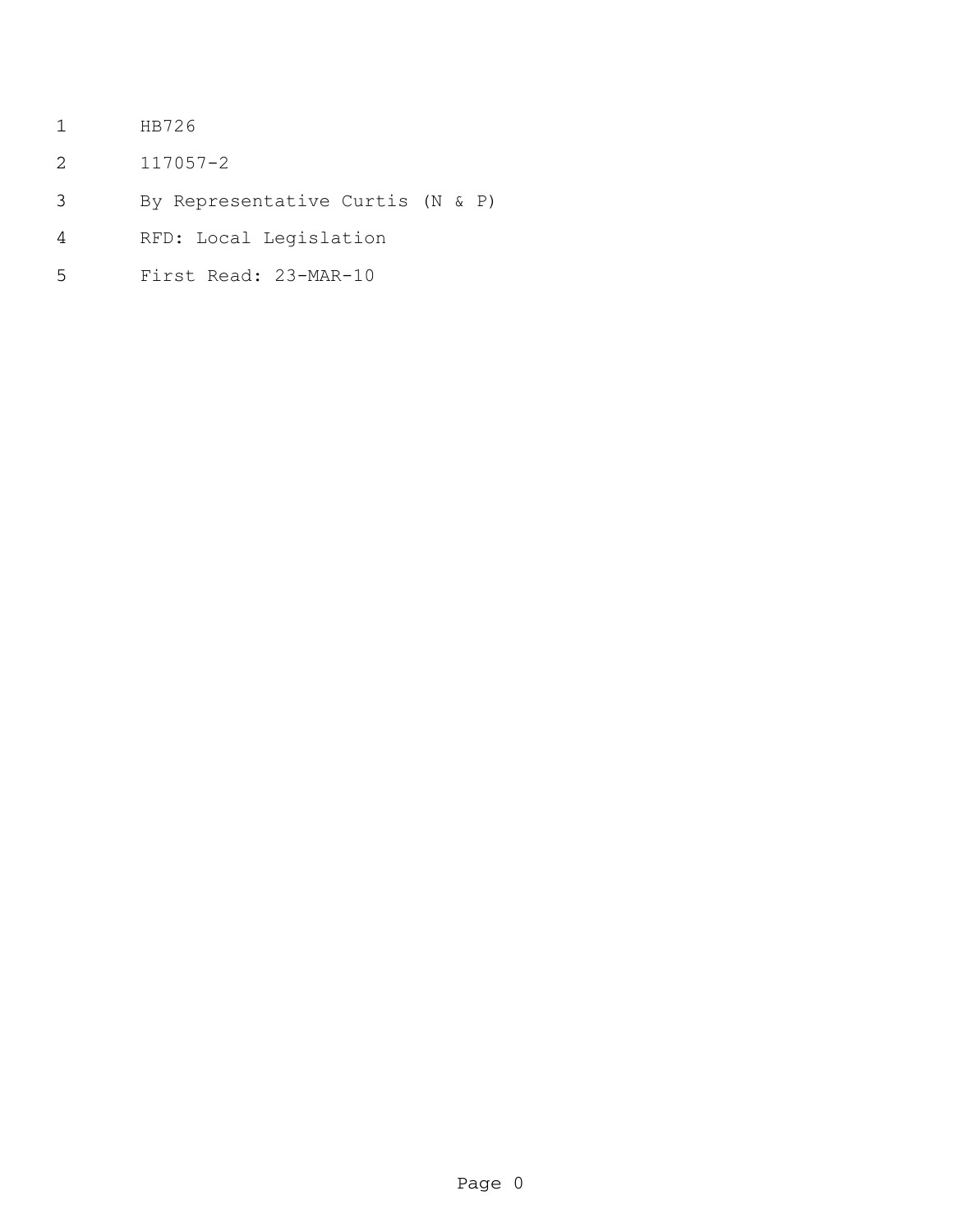| 1              | 117057-2:n:02/09/2010:LCG/mfp LRS2010-527R1                    |
|----------------|----------------------------------------------------------------|
| $\overline{2}$ |                                                                |
| 3              |                                                                |
| 4              |                                                                |
| 5              |                                                                |
| 6              |                                                                |
| 7              |                                                                |
| 8              |                                                                |
| $\mathsf 9$    | A BILL                                                         |
| 10             | TO BE ENTITLED                                                 |
| 11             | AN ACT                                                         |
| 12             |                                                                |
| 13             | Relating to Lauderdale County; to amend Sections 1             |
| 14             | an 7 of Act 86-441, 1986 Regular Session (Acts 1986, p. 599),  |
| 15             | as last amended by Act 2006-377, 2006 Regular Session (Acts    |
| 16             | 2006, p. 973), levying a lodging tax in the county and         |
| 17             | providing for the distribution of the revenue; to provide that |
| 18             | a portion of the proceeds of the tax collected be distributed  |
| 19             | to the municipality where the lodging or accommodation is      |
| 20             | located and to clarify that bed and breakfast establishments   |
| 21             | would be included as a form of lodging.                        |
| 22             | BE IT ENACTED BY THE LEGISLATURE OF ALABAMA:                   |
| 23             | Section 1. Sections 1 and 7 of Act 86-441, 1986                |
| 24             | Regular Session (Acts 1986, p. 599), as last amended by Act    |
| 25             | 2006-377, 2006 Regular Session (Acts 2006, p. 973), are        |
| 26             | amended to read as follows:                                    |
|                |                                                                |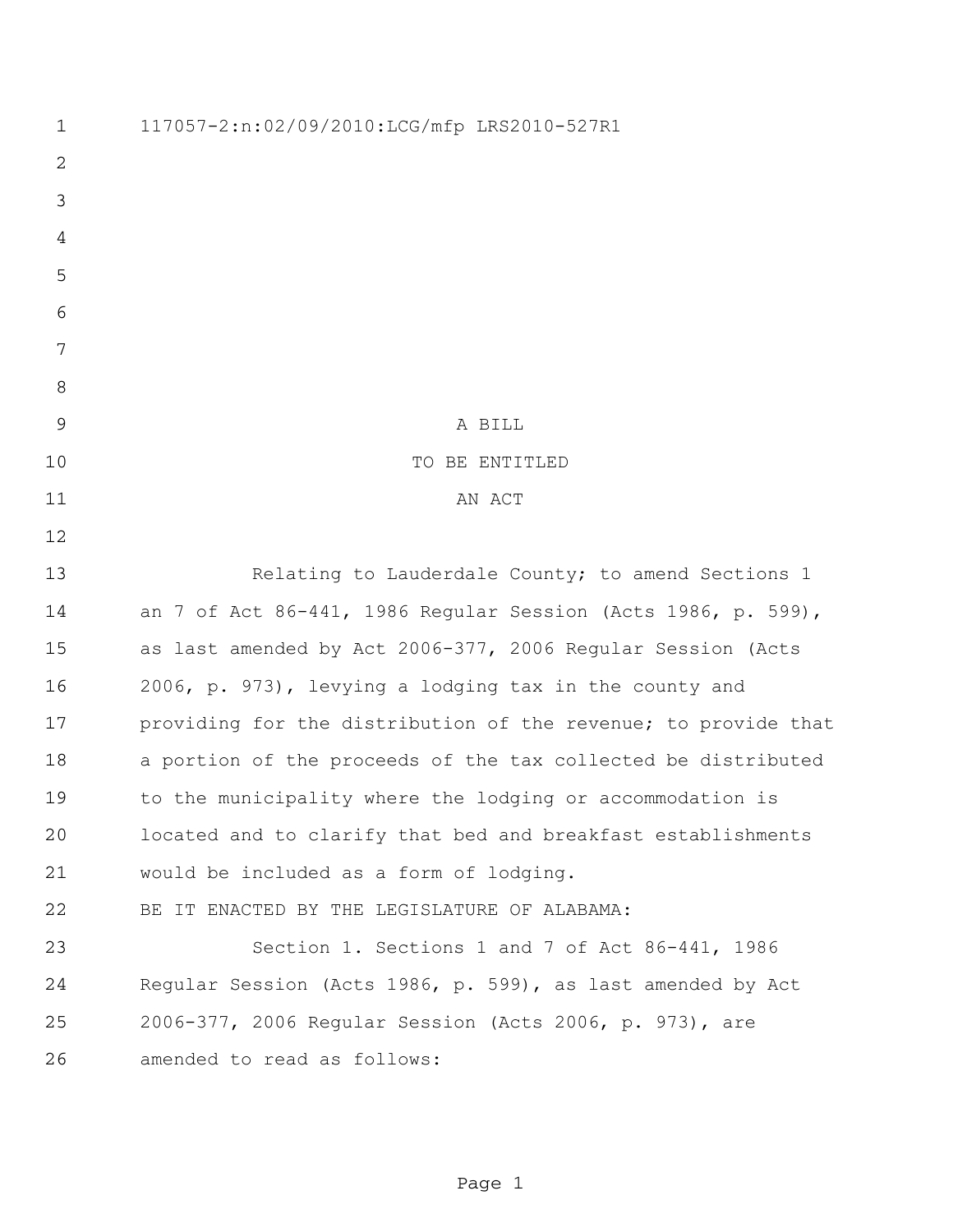"Section 1. In addition to all other taxes imposed by law, there is hereby levied a privilege or license tax against every person engaging in Lauderdale County in the business of renting or furnishing any room or rooms, lodging, or accommodations to any transient in any hotel, motel, inn, tourist court, bed and breakfast, or any other place in which rooms, lodgings, or accommodations are regularly furnished to transients for consideration. The amount of the tax shall be equal to six percent of the charge for such rooms, lodgings, or accommodations, including the charge for use of rental of personal property and services furnished in the room or rooms.

 "Section 7. (a) The Alabama Department of Revenue shall deposit the net proceeds of the lodging tax collected to the account of the Florence/Lauderdale Tourism Board (FLTB).

 "(b) The Florence/Lauderdale Tourism Board shall maintain 75 percent of the net proceeds from the lodging tax and 25 percent of the proceeds of the lodging tax collected shall be distributed to the municipality where the lodging accommodation, room, hotel, motel, inn, bed and breakfast, or any other business located in the planning jurisdiction.

 "(c) There is established a Tourism Board in Lauderdale County consisting of five members to be appointed as follows:

 "(1) Two members appointed by the Lauderdale County Commission for a term of four years.

 "(2) Two members appointed by the City of Florence governing body for a term of three years.